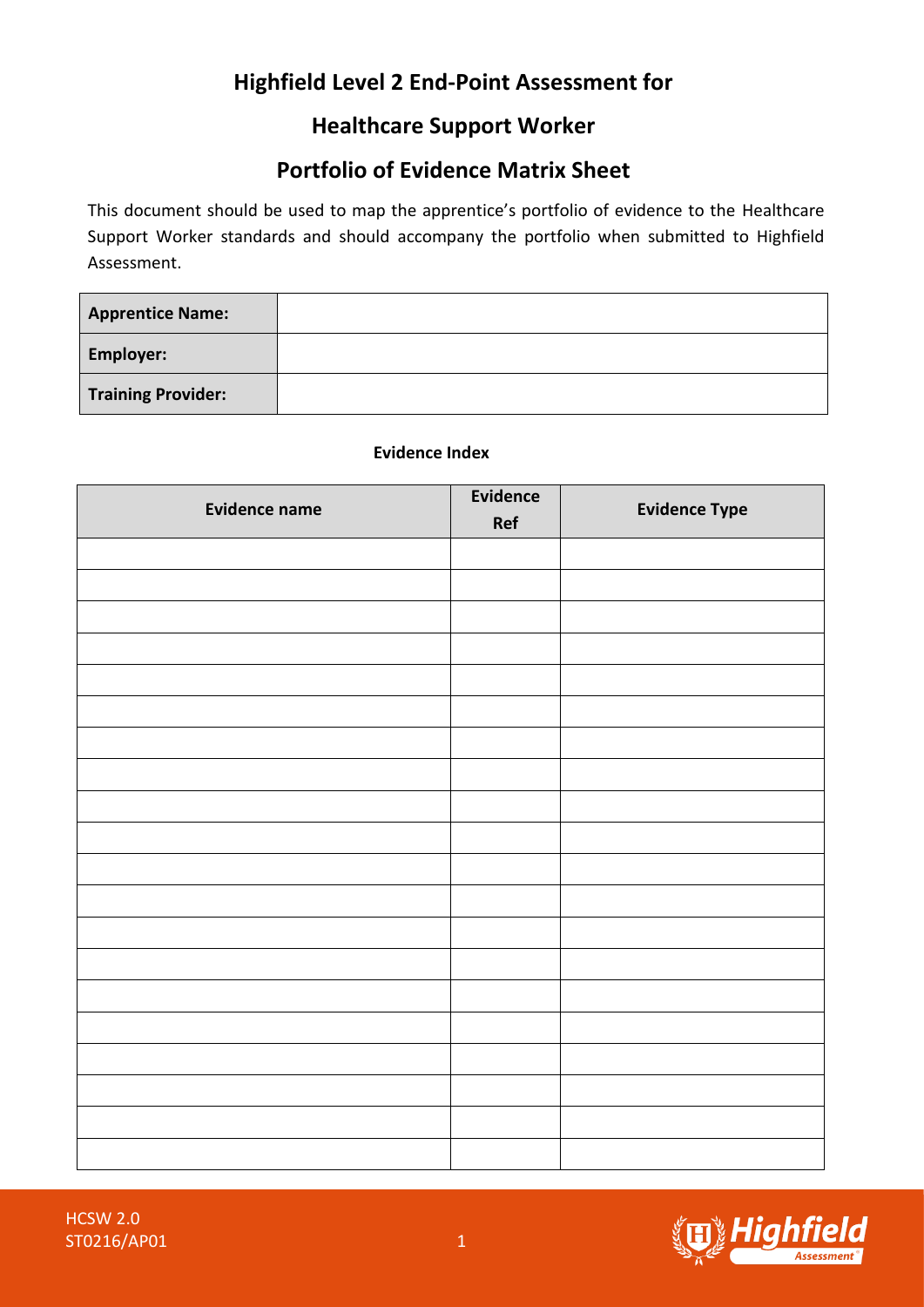| <b>Ref</b>    | <b>Assessment Criteria</b>                                                                                                   | <b>Evidence</b><br><b>Ref</b> | Location/<br>Page in<br>evidence |
|---------------|------------------------------------------------------------------------------------------------------------------------------|-------------------------------|----------------------------------|
|               | <b>Communication</b>                                                                                                         |                               |                                  |
| EPI1.1        | Communicate effectively with individuals, their families,                                                                    |                               |                                  |
|               | carers and healthcare practitioners using a range of                                                                         |                               |                                  |
|               | techniques, keeping information confidential                                                                                 |                               |                                  |
| EPI1.2        | Handle information (record, report and store information)<br>related to individuals in line with local and national policies |                               |                                  |
|               | <b>Health Intervention</b>                                                                                                   |                               |                                  |
|               |                                                                                                                              |                               |                                  |
| EPI2.1        | Support individuals with long term conditions, frailty and end<br>of life care                                               |                               |                                  |
| <b>EPI2.2</b> | Identify and respond to signs of pain or discomfort                                                                          |                               |                                  |
| <b>EPI2.3</b> | Promote physical health and wellbeing of individuals                                                                         |                               |                                  |
| EPI2.4        | Assist with an individuals' overall comfort and wellbeing                                                                    |                               |                                  |
| <b>EPI2.5</b> | Support individuals with activities of daily living                                                                          |                               |                                  |
| EPI2.6        | Recognise deteriorations in health, long term conditions,                                                                    |                               |                                  |
|               | physiological measurements, skin integrity                                                                                   |                               |                                  |
| <b>EPI2.7</b> | Report changes in physical and mental health needs                                                                           |                               |                                  |
|               | Dementia, cognitive issues and mental health                                                                                 |                               |                                  |
| <b>EPI2.8</b> | Promote mental and physical health and wellbeing                                                                             |                               |                                  |
| <b>EPI2.9</b> | Recognise limitations in mental capacity and respond<br>appropriately                                                        |                               |                                  |
|               | Recognise and respond to signs of poor mental health for                                                                     |                               |                                  |
| EPI2.10       | example dementia, depression, anxiety or other cognitive<br>issues                                                           |                               |                                  |
|               | <b>Basic life support</b>                                                                                                    |                               |                                  |
|               | Perform basic life support for individuals using appropriate                                                                 |                               |                                  |
| EPI2.11       | resuscitation techniques and equipment in a simulated                                                                        |                               |                                  |
|               | situation                                                                                                                    |                               |                                  |
|               | <b>Physiological Measurements</b>                                                                                            |                               |                                  |
|               | Undertake a range of physiological measurements using the                                                                    |                               |                                  |
| EPI2.12       | appropriate equipment including height, weight,                                                                              |                               |                                  |
|               | temperature, pulse, breathing rate and blood pressure                                                                        |                               |                                  |
|               | <b>Personal and People development</b>                                                                                       |                               |                                  |
| EPI3.1        | Take responsibility for, prioritise and reflect on your own<br>actions and work                                              |                               |                                  |
|               | Work as part of a team, seeking help and guidance when you                                                                   |                               |                                  |
| <b>EPI3.2</b> | are not sure                                                                                                                 |                               |                                  |
| <b>EPI3.3</b> | Maintain and further develop your own skills and knowledge                                                                   |                               |                                  |
|               | through development activities                                                                                               |                               |                                  |
| <b>EPI3.3</b> | Maintain evidence of your personal development and<br>actively prepare for and participate in appraisal                      |                               |                                  |
|               |                                                                                                                              |                               |                                  |

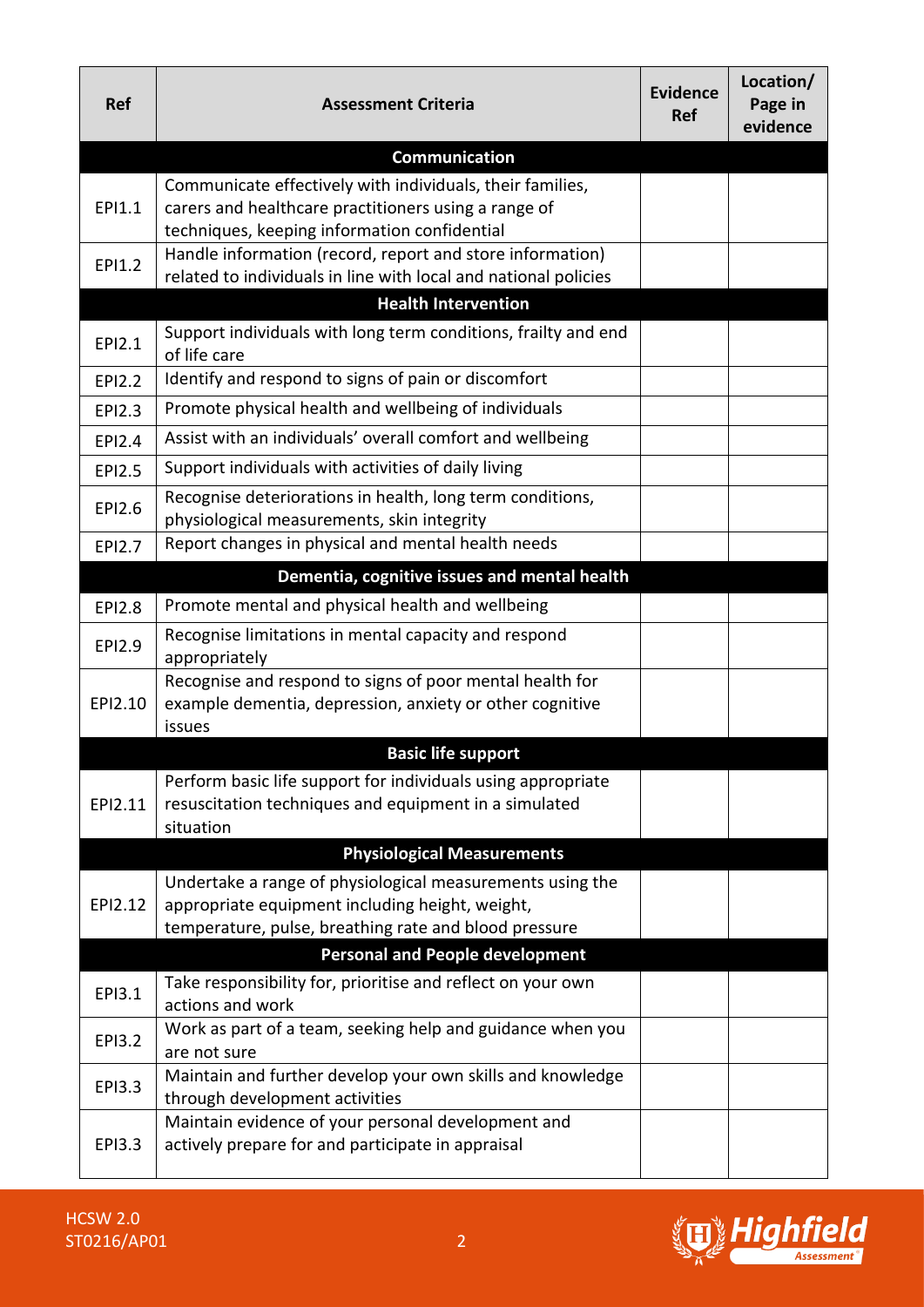| Ref                | <b>Assessment Criteria</b>                                                                                                                                                                                                                    | <b>Evidence</b><br><b>Ref</b> | Location/<br>Page in<br>evidence |
|--------------------|-----------------------------------------------------------------------------------------------------------------------------------------------------------------------------------------------------------------------------------------------|-------------------------------|----------------------------------|
|                    | Health, safety and security                                                                                                                                                                                                                   |                               |                                  |
| EPI4.1             | Maintain a safe and healthy working environment                                                                                                                                                                                               |                               |                                  |
| EPI4.2             | Take appropriate action in response to incidents or<br>emergencies following local guidelines                                                                                                                                                 |                               |                                  |
|                    | Infection prevention and control                                                                                                                                                                                                              |                               |                                  |
| <b>EPI4.3</b>      | Use a range of techniques for infection prevention and<br>control including waste management, hand washing and the<br>use of Personal Protective Equipment (PPE)                                                                              |                               |                                  |
|                    | <b>Moving and handling</b>                                                                                                                                                                                                                    |                               |                                  |
| EPI4.4             | Move and position individuals, equipment and other items<br>safely                                                                                                                                                                            |                               |                                  |
|                    | <b>Values and Behaviours</b>                                                                                                                                                                                                                  |                               |                                  |
| EPI5.1             | Be caring and compassionate                                                                                                                                                                                                                   |                               |                                  |
| EP <sub>15.2</sub> | Be honest to individuals and others                                                                                                                                                                                                           |                               |                                  |
| <b>EPI5.3</b>      | Be conscientious and committed                                                                                                                                                                                                                |                               |                                  |
| EPI6.1             | Treat people with dignity, respecting individual's diversity,<br>beliefs, culture, values, needs, privacy and preferences                                                                                                                     |                               |                                  |
| EPI6.2             | Show respect and empathy for those you work with                                                                                                                                                                                              |                               |                                  |
| EPI6.3             | Have the courage to challenge areas of concern and work to<br>best practice                                                                                                                                                                   |                               |                                  |
| EPI6.4             | Be adaptable, reliable and consistent                                                                                                                                                                                                         |                               |                                  |
| EPI6.5             | Show discretion towards others                                                                                                                                                                                                                |                               |                                  |
| EPI6.6             | Show self-awareness                                                                                                                                                                                                                           |                               |                                  |
| EP16.7             | Show resilience                                                                                                                                                                                                                               |                               |                                  |
|                    | <b>Additional Evidence Portfolio and Interview Pass Criteria</b>                                                                                                                                                                              |                               |                                  |
| P1                 | The portfolio comprises a range of valid sources of evidence                                                                                                                                                                                  |                               |                                  |
| P <sub>2</sub>     | The portfolio contains 2 short reflective accounts that show<br>satisfactory evidence and ability to relate concepts and<br>theories to practice and/or when answering questions during                                                       |                               |                                  |
|                    | the interview.                                                                                                                                                                                                                                |                               |                                  |
|                    | Evidence Portfolio and Interview Merit Criteria (additional to Pass criteria)                                                                                                                                                                 |                               |                                  |
| M1                 | Provide evidence of enhanced understanding through wider<br>reading                                                                                                                                                                           |                               |                                  |
|                    | Evidence Portfolio and Interview Distinction Criteria (additional to Pass and Merit criteria)                                                                                                                                                 |                               |                                  |
| D <sub>1</sub>     | The portfolio comprises a creative range of valid sources of<br>evidence                                                                                                                                                                      |                               |                                  |
| D <sub>2</sub>     | The portfolio contains reflective accounts showing evidence<br>of relating concepts and theories to practice and ability to<br>make connections between learning and future practice<br>and/or when answering questions during the interview. |                               |                                  |